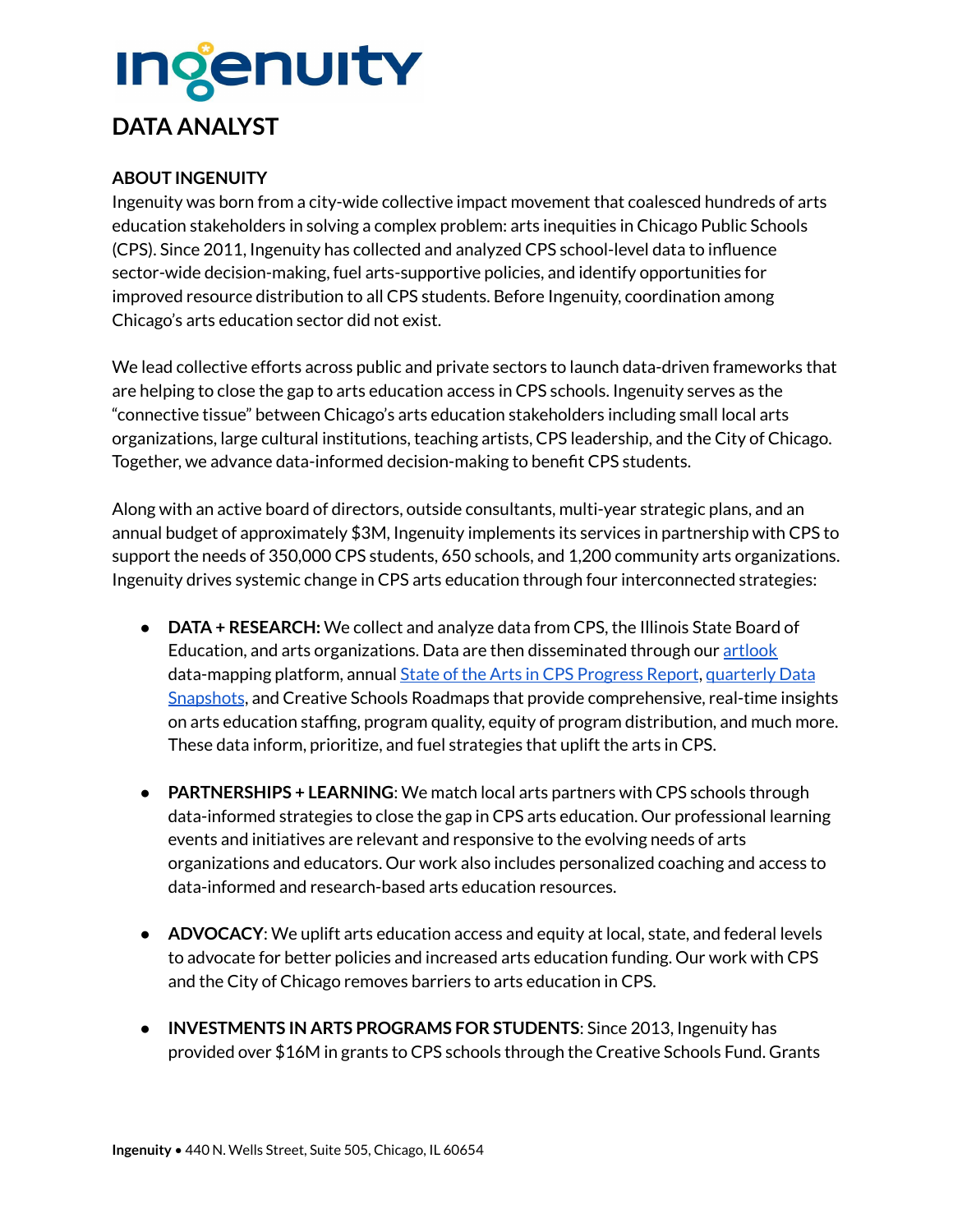

support teacher-designed arts learning experiences for students, teacher professional development in the arts, and improvements in arts infrastructure/ resources in schools.

#### **POSITION SUMMARY**

Ingenuity seeks a detail-oriented individual with strong data analysis skills who is excited about two primary areas of focus for this position: complex data analysis and management and advancing equity and access in arts education for Chicago Public School (CPS) students.

The work is centered on leveraging artlook® (<u>https://chicago.artlookmap.com</u>), which is a proprietary system that collects and displays data on more than 1000 community arts organizations and teaching artists ("partners") and more than 650 Chicago public schools and is critical to Ingenuity's mission.

A successful candidate will be a detail-oriented, strategic thinker who is eager to learn new skills and able to mix abstract reasoning with pragmatic implementation, clearly articulate analytical findings, and field questions with ease. You'll be able to converse in "data speak" to research experts and also translate key data-related ideas to non-data-experts. Additionally, the Analyst will need to be comfortable presenting findings and discussing Ingenuity's data work in front of varying audiences.

Note that Ingenuity conducts its analyses using R ([https://www.r-project.org/\)](https://www.r-project.org/), a language and environment for statistical computing and graphics. The successful candidate must be experienced using R or a similar language and must be willing to learn to code and operate in this environment.

#### **ESSENTIAL JOB FUNCTIONS**

#### **Data Collection**

The Data Analyst will support data collection by ensuring the most representative possible data are collected each year. The Data Analyst will:

- Help gather and compile administrative datasets from CPS.
- Work with Ingenuity colleagues to engage a large number of schools and arts partners through a variety of methods to provide data to Ingenuity's artlook® platform.
- Develop and implement strategies to improve data collection from both administrative and survey sources.
- Design and update data collection tools as appropriate.
- Develop and help implement clear communications strategies to drive stakeholder participation in all data collection activities.
- Conduct sessions with CPS staff and arts organizations of all sizes to drive engagement with the artlook® platform.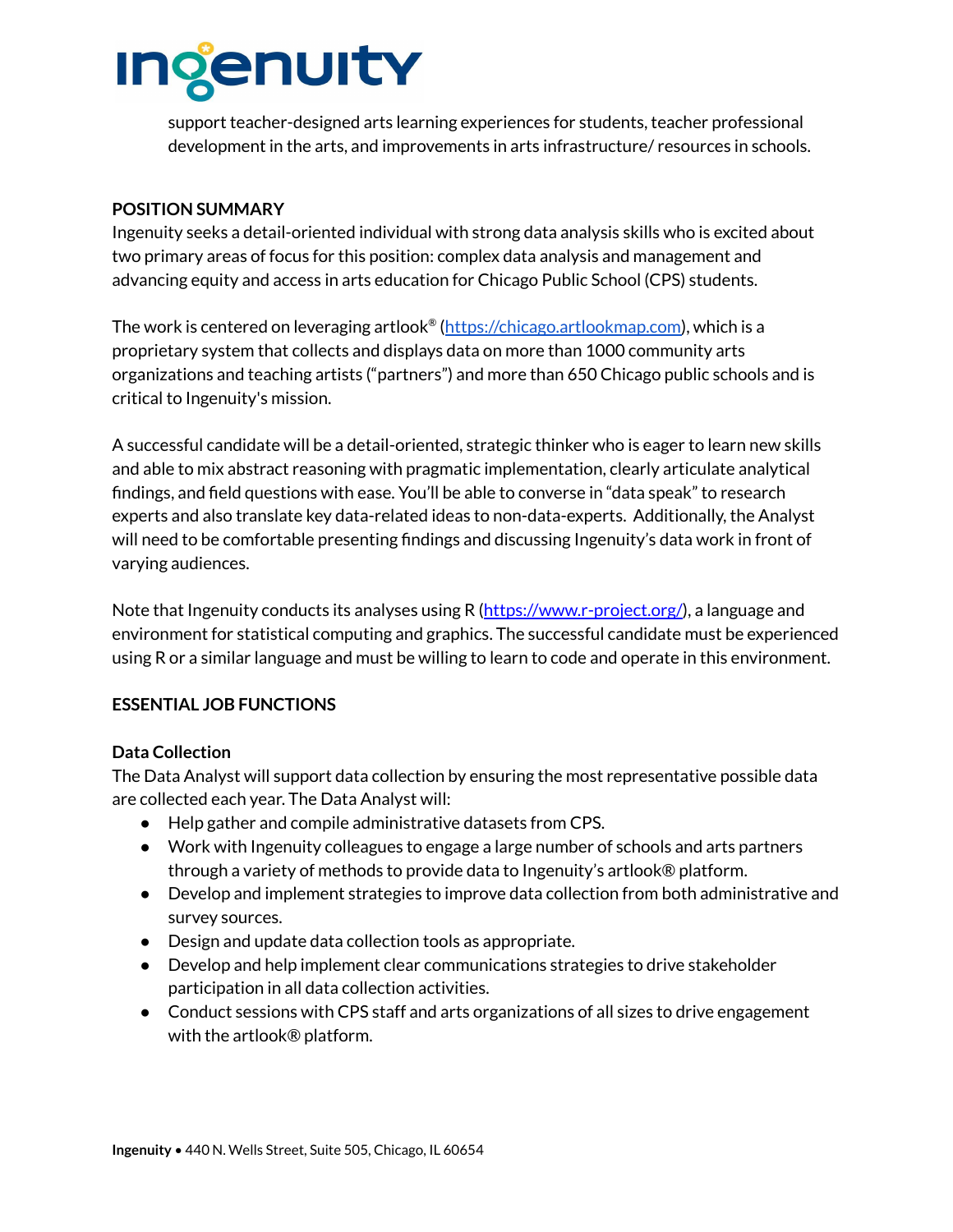# **Ingenuity**

#### **Data Management**

The Data Analyst's data management responsibilities will include cleaning, tracking, and updating data sources, compiling them for future analysis, and creating and/or maintaining data documentation. The Data Analyst will:

- Develop and implement new strategies for improving data management, including systems for version control and managing data from multiple sources.
- Assist with a variety of data-cleaning procedures to ensure Ingenuity's data are representative and accurate.
- Work with representatives from all stakeholder groups—primarily schools and community arts partners—to clean all discrepancies between the two stakeholder data sets.
- As appropriate, manage administrative data that supplement data collected annually from schools and arts organizations.
- Write user manuals and technical documentation as needed for system programs and defined technical processes that occur on a regular basis to aid in capacity building and institutional knowledge.

### **Data Analysis**

The Data Analyst will conduct a wide range of quantitative and qualitative data analyses aimed at driving change and improvement in the sector and designed to support Ingenuity and CPS strategic initiatives. The Data Analyst will:.

- Plan and conduct analyses used in Ingenuity's annual State of the Arts in CPS progress report and Data Snapshots, including analyzing time trends and conducting new analyses as appropriate.
- Conduct landscape research, lead focus groups, and provide quantitative analyses as needed.
- Regularly conceptualize, develop, and conduct ad hoc analyses of data from a wide range of sources, and especially from artlook®, for a wide range of arts education stakeholders.
- Develop new methods for analyzing arts education data from multiple sources and for communicating actionable insights to Chicago's arts education stakeholders.

# **Data Reporting**

The Data Analyst will report on these analyses through the annual **State of the Arts in [Chicago](https://www.ingenuity-inc.org/data-research/state-of-the-arts/)** Public [Schools](https://www.ingenuity-inc.org/data-research/state-of-the-arts/) data report, Data [Snapshots,](https://www.ingenuity-inc.org/data-research/data-snapshots/) and other ad hoc reporting for Chicago's arts education stakeholders, both within and outside the organization. The Data Analyst will:

- Plan for and manage production of the annual State of the Arts in CPS progress report and Data Snapshots, including writing, data visualization, and design.
- Develop and implement ad hoc data-based reports, including interactive data visualizations, for a variety of arts education stakeholders in CPS.
- Prepare presentations, case studies, and white papers using collected data.
- Present findings to a wide range of audiences.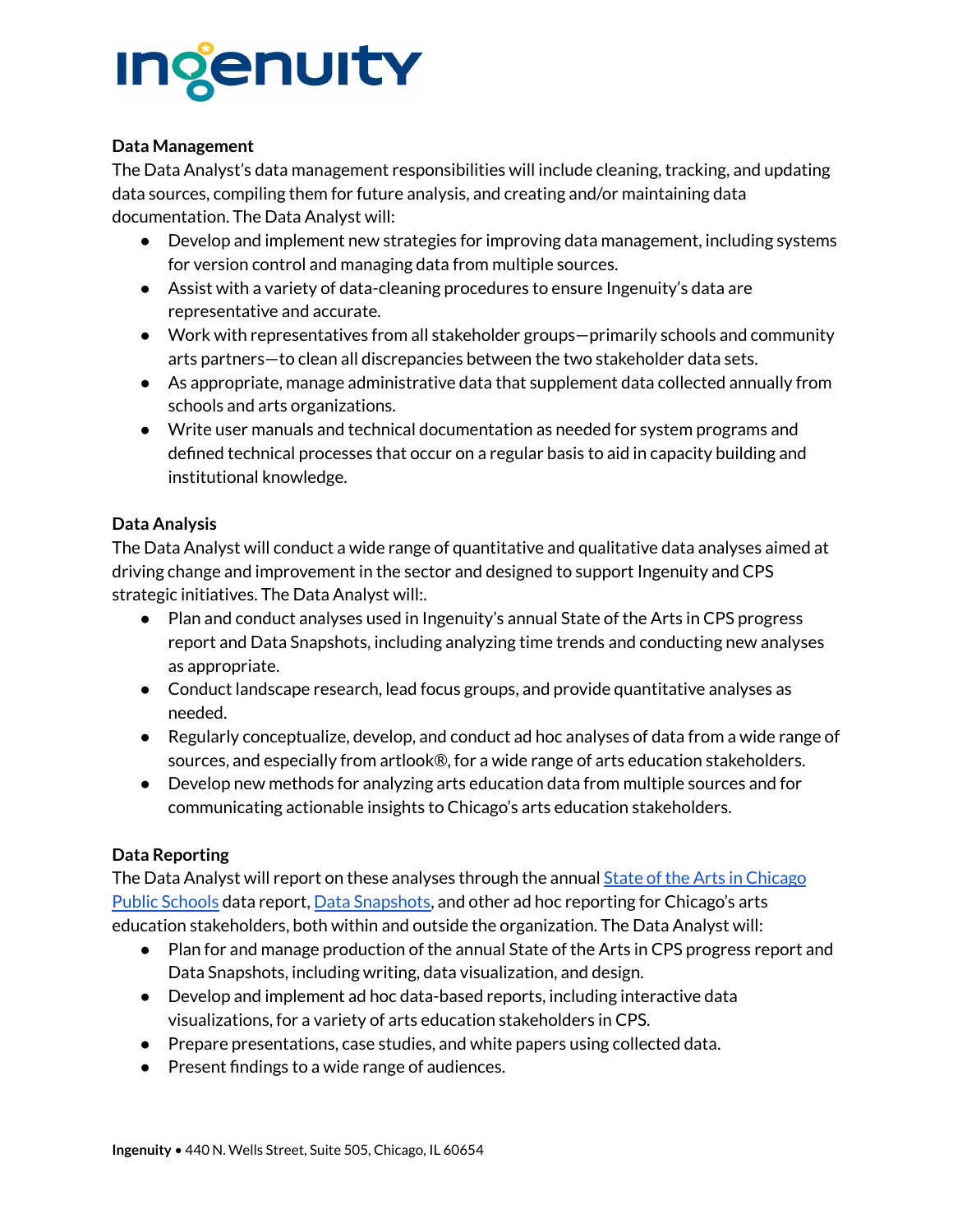

#### **QUALIFICATIONS**

#### **Knowledge, Skills and Experience**

- Strategic and creative thinker who can identify new opportunities, appraise their advisability, and develop recommendations about the nature and scope of data projects.
- **•** Experience with or willingness to learn R ( $\frac{https://www.r-project.org/)}{https://www.r-project.org/)}$  $\frac{https://www.r-project.org/)}{https://www.r-project.org/)}$  $\frac{https://www.r-project.org/)}{https://www.r-project.org/)}$ , which Ingenuity's uses for data cleaning, database querying, and conducting analyses.
- Capable of bringing creative and rigorous thinking to ambiguous problems, generating ideas and approaches that address multiple stakeholders' needs.
- Excellent ability to communicate with diverse audiences, including sector leaders, education leaders, and other arts education stakeholders.
- Exceptional, effective and persuasive written and oral communications skills.
- Strong analytical skills.
- Ability to present to diverse audiences.
- Outstanding ability to work collaboratively.
- Strong project management skills and detail-oriented.
- High degree of professional ethics and integrity.
- Demonstrated commitment to anti-racism, diversity, equity, and inclusion practices.
- A strong work ethic and willingness to do whatever it takes to ensure Ingenuity meets or exceeds established goals.

#### **Desired Background**

- Accomplished at managing multiple tasks in a fast-paced, creative, and intellectually challenging environment.
- At least 2 years' experience coding in R, Python, Stata, or other statistical analysis program preferable; demonstrated interest in coding / learning to code a must.
- Experience in establishing and maintaining effective partnerships with a wide variety of colleagues that do not have a research background.
- Ideal candidate has a Bachelor's degree in data science, business administration, nonprofit management, public policy, or equivalent. Candidates without a degree who have significant relevant work experience will also be considered.
- Previous lived experience, interest in, or connection to Chicago's arts/arts education, youth development, and/or civic community.

#### **REPORTING RELATIONSHIP**

This position reports directly to Ingenuity's Director of Data and Research.

#### **COMPENSATION AND BENEFITS**

This is a full-time, salaried position and the salary for this position starts at \$60,000.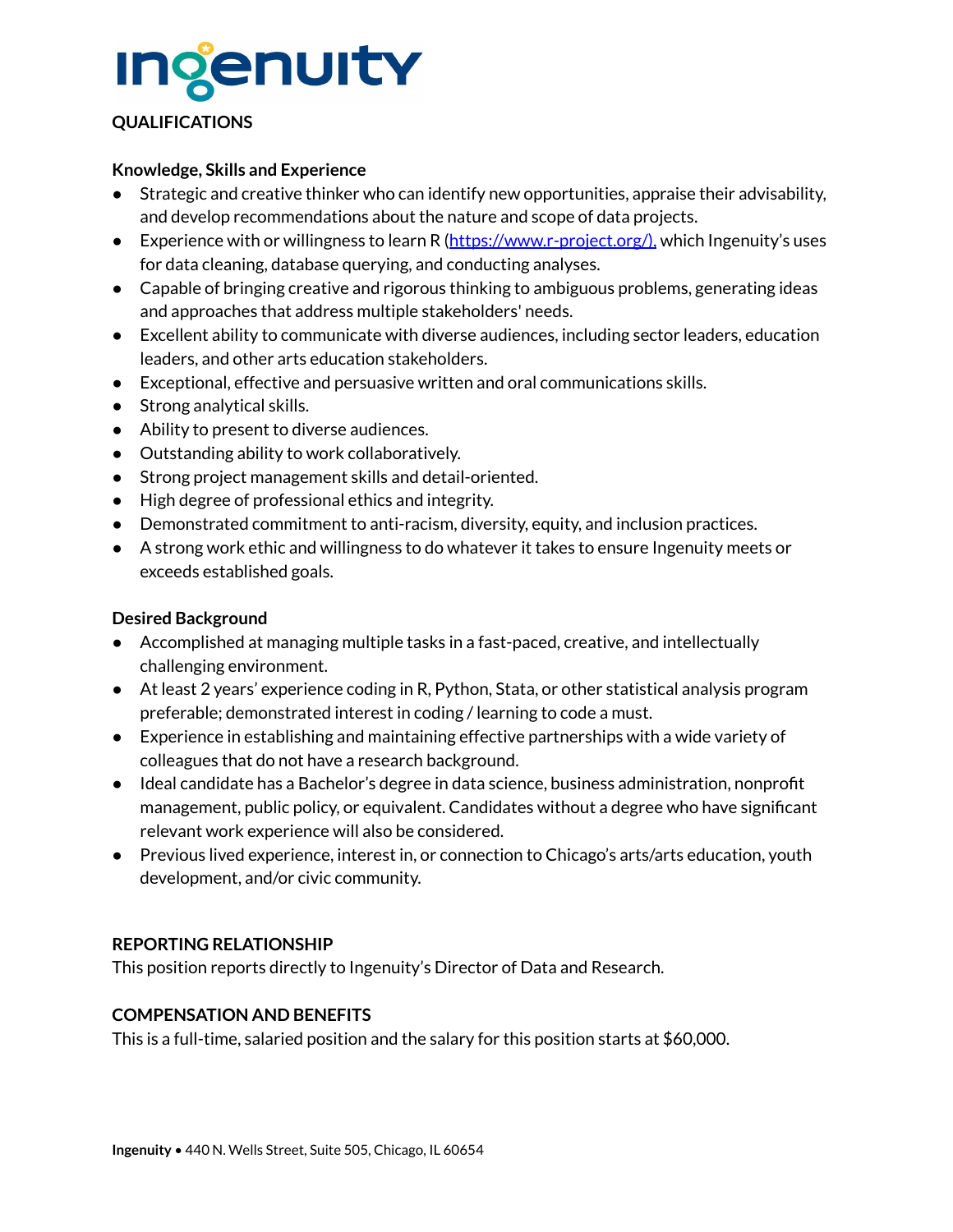# **ienuity**

Ingenuity offers a generous health insurance and benefits package, matching retirement plan contributions, personal days, and paid vacation and sick time.

A competitive benefits package is provided, including:

- Medical and dental insurance (80/20 split)
- Life insurance\*
- Short- and long-term disability insurance\*
- Pre-tax Commuter Expense Reimbursement Plan
- IRA retirement plan with up to 3% employer match
- Substantial vacation (accrue up to fifteen  $(15)$  days in year 1)
- $\bullet$  Two (2) personal days + six (6) sick days per year
- Ingenuity recognizes eleven  $(11)$  standard company holidays and up to four  $(4)$  optional (flex) holidays chosen by each employee - for a total of up to fifteen (15) paid holidays per calendar year

*\* Life insurance and short- and long-term disability are provided at no cost to the employee.*

#### **LOCATION AND TRAVEL**

Ingenuity's offices are based in Chicago's River North neighborhood. Minimal travel outside of Chicago and may be expected occasionally and may include participation in professional conferences.

#### **COVID STATEMENT**

100% of Ingenuity's staff and consultants have been vaccinated and boosted. In the interest of maintaining safety, as well as Ingenuity's ability to continue normal operations and programs, all staff are requested to obtain a COVID-19 vaccine/ booster in accordance with eligibility criteria in advance of their start date.

Ingenuity employees are currently expected to work in the office two days a week (Tuesdays and Wednesdays), with a strong likelihood of adding an additional in-office day TBD. Employees will be given as much notice as possible as expectations change.

#### **EEO AND DIVERSITY, EQUITY, AND INCLUSION**

Ingenuity is an equal opportunity employer. Ingenuity encourages qualified candidates of any gender, race, class, sexual orientation, faith, disability, or age to apply, including ALAANA candidates, transgender, and gender non-conforming candidates, as well as candidates from all socio-economic backgrounds. All applicants will be evaluated on a merit basis.

Ingenuity has partnered with the Morten Group (Morten), a Chicago-based consulting firm founded and led by Mary Morten, a leader within Chicago's Black community and an expert in national racial equity work. Since February 2021, Morten has served as our chief thought partner and consultant to establish goals and monitor progress towards Ingenuity's efforts to serve as an